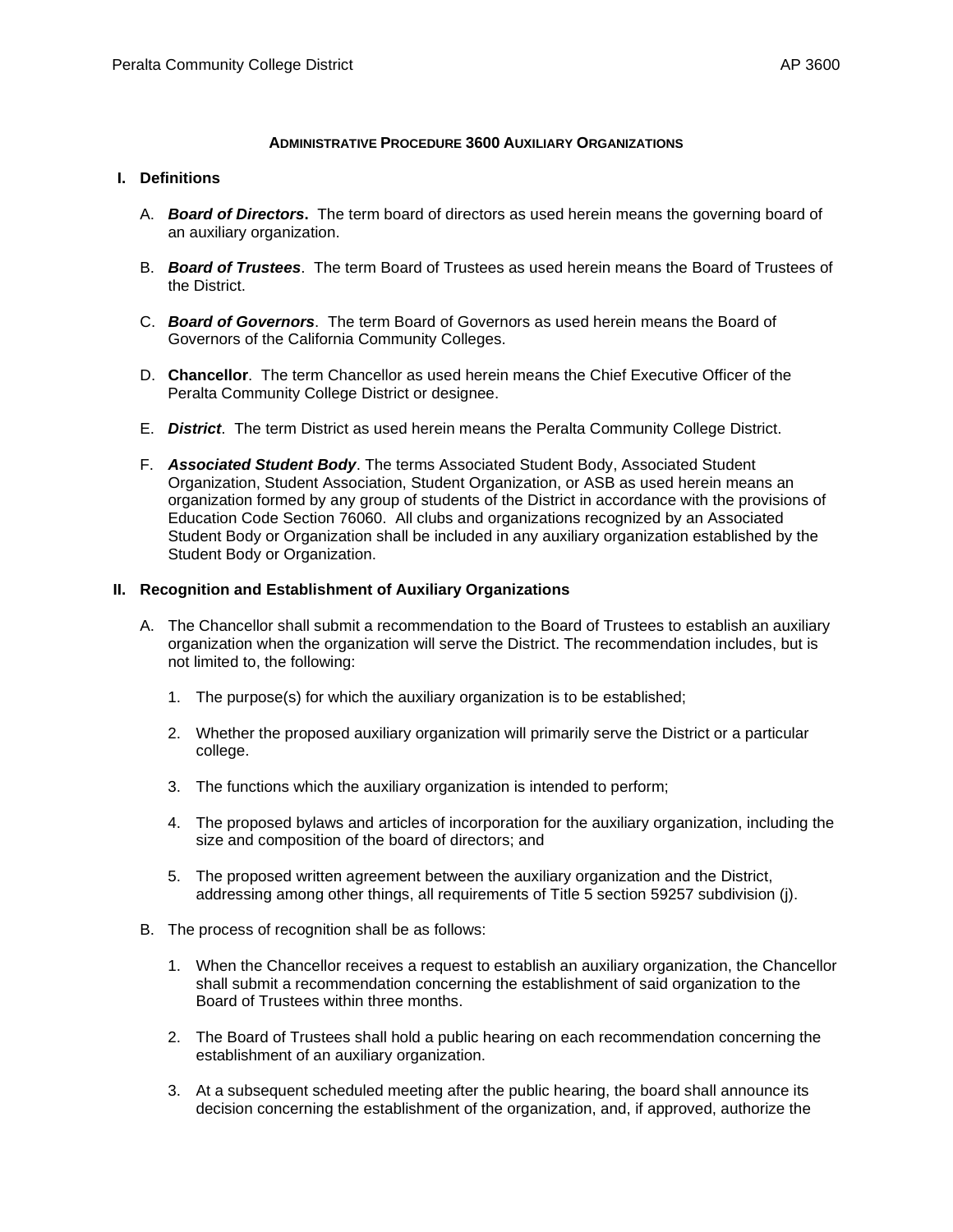functions it may perform, identify the number and category or categories of the board of directors and approve contractual arrangements.

4. At such time as the District recognizes an auxiliary organization, it shall submit to the state Chancellor's Office any written agreements with the auxiliary organization, as well as the articles of incorporation, bylaws, or other governing instruments.

## **III. Recognized Services, Programs and Functions**

- A. Auxiliary organizations may be recognized and established by the Board of Trustees to perform the following services, programs and functions:
	- 1. Student association or organization activities;
	- 2. Bookstores;
	- 3. Food, vending and campus services;
	- 4. Student union programs;
	- 5. Facilities and equipment, including parking;
	- 6. Loans, scholarships, grants-in-aid;
	- 7. Workshops, conferences, institutes and federal and specially funded projects;
	- 8. Alumni activities;
	- 9. Supplementary health services;
	- 10. Gifts, bequests, devises, endowments and trusts
	- 11. Public relations programs.
- B. No auxiliary organization shall be authorized by the Board of Trustees to engage in any other function unless the Board of Governors amends Section 59259 of Title 5 by adding said function to the list of approved functions of auxiliary organizations. This section shall not be construed to prohibit an auxiliary organization from taking actions essential to satisfy the non-profit corporation or tax laws of the State of California or the Federal tax laws.
- C. Operations of commercial services on a campus shall be self supporting when operated by an auxiliary organization.

# **IV. Authority and Responsibility of Auxiliary Organizations**

- A. All services, programs and activities that may be undertaken by an auxiliary organization must be for the purposes of providing activities that are an integral part of the community college instructional programs. For example, upon Board of Trustees approval, an auxiliary organization may assume any of the services, programs and activities listed in these procedures in order:
	- 1. To provide the fiscal means and the management procedures that allow the District to carry on educationally related activities not normally funded by State apportionment;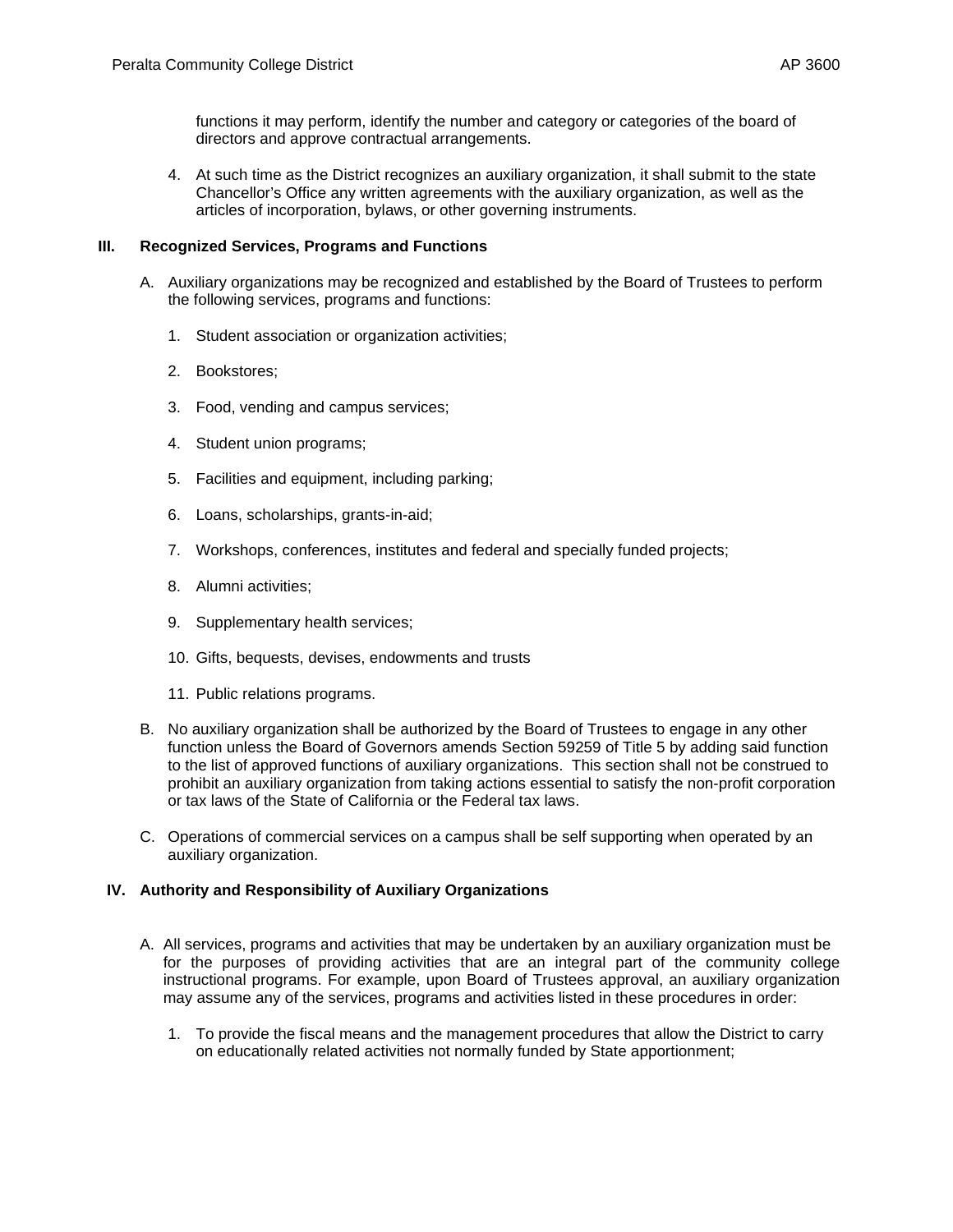- 2. To eliminate the undue difficulty that would otherwise arise under the usual governmental budgetary, purchasing and other fiscal controls except as expressly prohibited by the Education Code or Title 5, or the District's procedures;
- 3. To provide fiscal procedures and management systems that allow effective coordination of the auxiliary activities with the District in accordance with sound business practices.

# **V. Composition of Boards of Directors**

- A. The board of directors of each auxiliary organization shall have the following composition:
	- 1. Student Associations or Organizations. The board of directors shall consist primarily of students. The Associated Student Body Advisor may attend and participate in meetings of the board of directors in order to advise on policy and to provide for the control and regulation required by Education Code Section 76060.
	- 2. Other Auxiliary Organizations. Any other District approved auxiliary organization that is established pursuant to Section 72670 et seq. of the Education Code shall have a board of directors appointed in accordance with the organization's articles of incorporation or bylaws and consisting of voting membership from one or more of the following categories: administration, staff; members of the community; students.
- B. The size of the board of directors of an auxiliary organization shall be at least large enough to accommodate the one or more categories from which board members are selected.
- C. The board of directors shall have the advice and counsel of at least one attorney admitted to practice in California and at least one certified public accountant. Upon being notified of the certified public accountant selected by an auxiliary organization, the district shall forward the applicable auditing and reporting procedures to the selected certified public accountant.

# **VI. Conduct of Boards of Directors**

- A. No member of the board of directors of an auxiliary organization shall be financially interested in any contract or other transaction entered into by the board of which he/she is a member. Any contract or transaction entered into in violation of this section is void.
- B. No contract or other transaction entered into by the board of directors of an auxiliary organization is void under the provisions of Education Code Section 72677; nor shall any member of such board be disqualified or deemed guilty of misconduct in office under such provisions, if pursuant to Education Code Section 72678 both of the following conditions are met:
	- 1. The fact of such financial interest is disclosed or known to the board of directors and noted in the minutes, and the board thereafter authorizes, approves, or ratifies the contract or transaction in good faith by a vote sufficient for the purpose without counting the vote or votes of such financially interested member or members.
	- 2. The contract or transaction is just and reasonable as to the auxiliary organization at the time it is authorized or approved.
- C. The provisions of Education Code Section 72678 above shall not be applicable if any of the following conditions are met:
	- 1. The contract or transaction is between an auxiliary organization and a member of the board of directors of that auxiliary organization.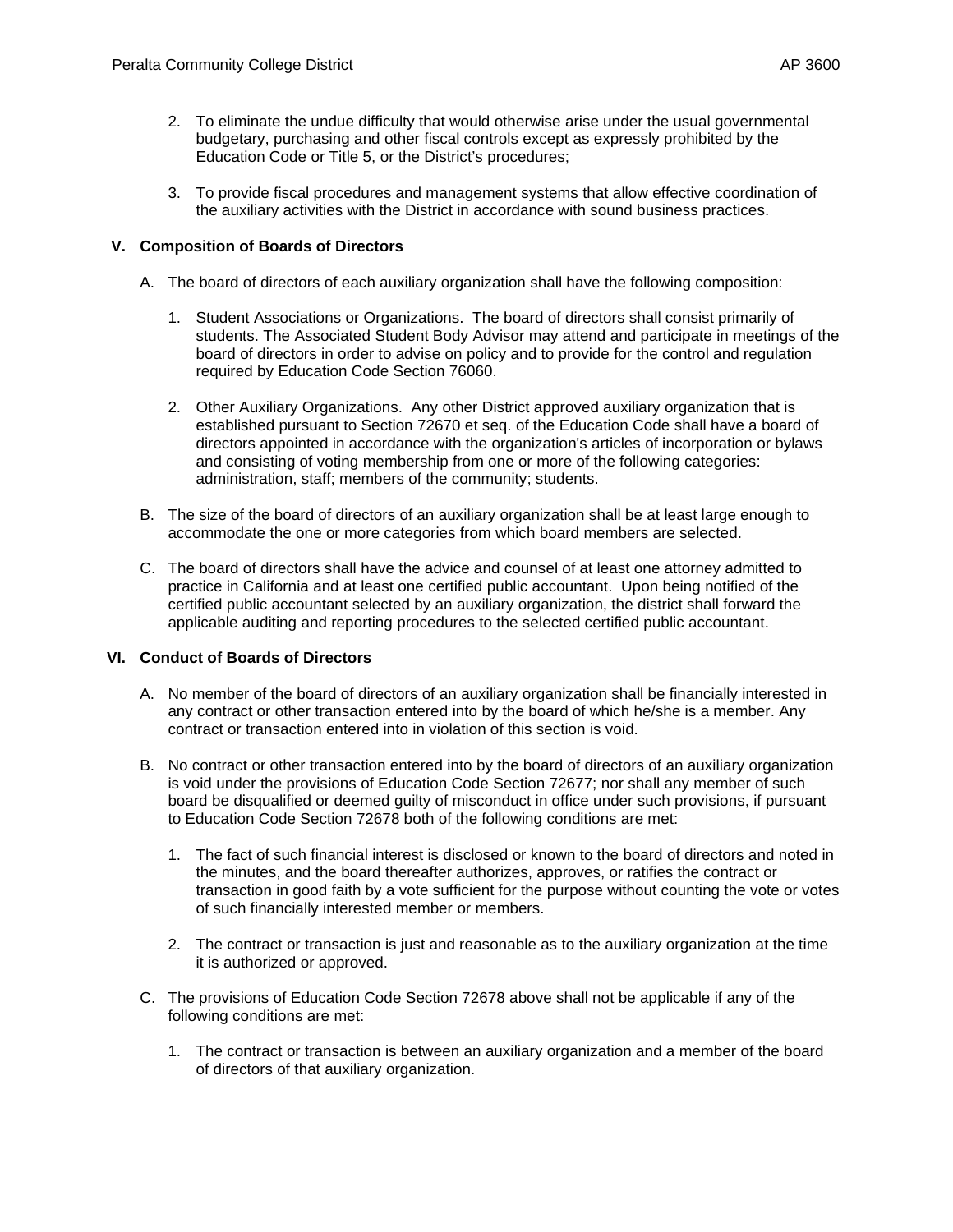- 2. The contract or transaction is between an auxiliary organization and a partnership or unincorporated association of which any member of the governing board of that auxiliary organization is a partner or in which he or she is the owner or holder, directly or indirectly, of a proprietorship interest.
- 3. The contract or transaction is between an auxiliary organization and a corporation in which any member of the board of directors of that auxiliary organization is the owner or holder, directly or indirectly, of five percent or more of the outstanding common stock.
- 4. A member of the board of directors of an auxiliary organization is interested in a contract or transaction within the meaning of Education Code Section 72677 and without first disclosing such interest to the governing board at a public meeting of the board, influences or attempts to influence another member or members of the board to enter into the contract or transaction.
- D. It is unlawful for any person to utilize any information, not a matter of public record, which is received by the person by reason of his/her membership on the board of directors of an auxiliary organization, for personal pecuniary gain, regardless of whether he or she is or is not a member of the board at the time such gain is realized.
- E. To help ensure compliance with these provisions, the Board of Directors of any auxiliary organization should adopt a conflict of interest policy. Each director must review and acknowledge the conflict of interest policy annually. The conflict of interest policy may address, among other things, the following: appropriate board conduct, gifts, confidentiality, fiduciary responsibilities, and conflicts of interest.

## **VII. Bylaws**

- A. The number of members of the board of directors, the categories from which members shall be selected and the method by which they shall be selected.
- B. The size of the board of directors.
- C. That at least one public business meeting will be held each quarter.
- D. The time table for the preparation and adoption of its program and annual budget and the submission of both for review to the CEO*.*
- E. That an attorney admitted to practice in this state and a licensed certified public accountant shall be selected to provide advice and counsel to the board of directors. Each shall have experience appropriate to the responsibility and shall have no financial interest in any contract or other transaction entered into by the board which he/she serves. Neither the attorney nor the certified public accountant needs to be a member of the board of directors.
- F. The procedures for approving expenditures.
- G. The procedures for accepting gifts, donations, bequests, trusts and specially funded grants and other income.

### **VIII. Master Agreement between the District and Auxiliary Organizations**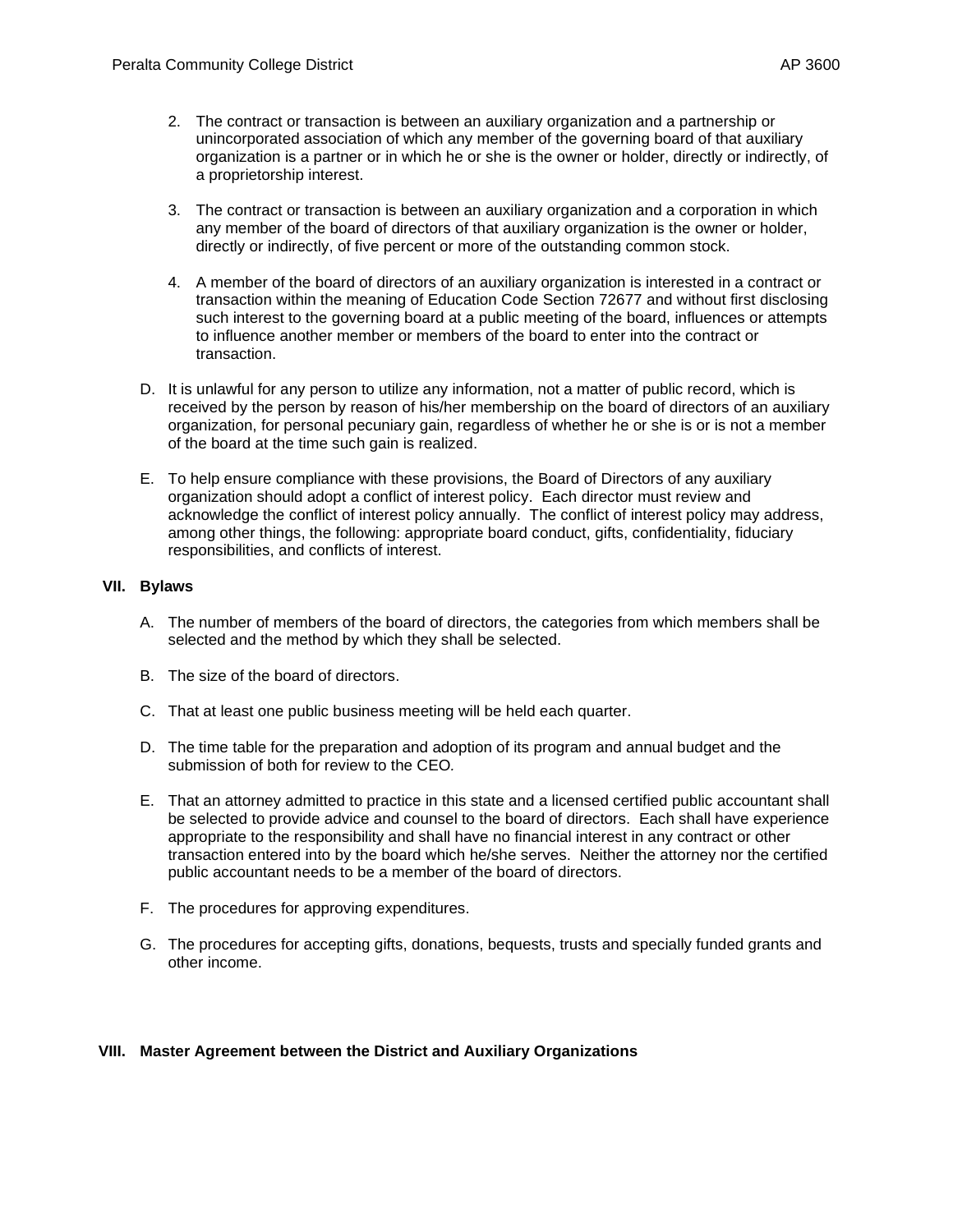- A. In the recognition and establishment of an auxiliary organization, there shall be a written agreement between the District and the auxiliary organization which sets forth the purposes of the auxiliary organization as permitted under this Regulation, and Title 5 Section 59259.
- B. Should an auxiliary organization provide more than one service, program or function, such service, program or function may be authorized in one of more written contracts with the District. Such services, programs and functions thereby performed by an auxiliary organization may also be part of a joint powers agreement in accordance with Education Code Section 72671 and Government Code Sections 6500 *et seq.*
- C. An auxiliary organization shall provide only those services, programs or functions authorized by a written agreement. No other service, program or function shall be permitted or performed unless a written agreement between the District and the auxiliary organization is amended to provide otherwise.
- D. The agreement shall include, but is not limited to, the following provisions:
	- 1. The services, programs, or functions the auxiliary organization is to manage, operate or administer.
	- 2. A statement of the reasons for administration of the functions by the auxiliary organization instead of by the District under usual District procedures.
	- 3. The areas of authority and responsibility of the auxiliary organization and the District or College.
	- 4. The facilities and services to be made available by the District to permit the auxiliary organization to perform the services, programs or functions specified in the written agreement.
	- 5. The charge or rental to be paid to the District by the auxiliary organization for the facilities used or services provided in connection with the performance of its function. The charge or rental specified shall be identified in sufficient time before it is incurred so that the organization may determine to what extent it is liable.
	- 6. Full reimbursement to the District for services performed by the District or by District employees in support of the auxiliary organization. No more than 50% of the reimbursement may be made in the form of non-monetary benefits that the auxiliary organization provides to the District, such as increased community awareness or other such benefits that are agreed upon by authorized District officials and the auxiliary organization. The District shall assign a good-faith reimbursement value to such non-monetary benefits. Student body auxiliary organizations may be exempt from reimbursing all or any portion of the costs for such services unless the organization established as an auxiliary organization pursuant to Education Code sections 72670 et seq. Simple and equitable methods of proration where services are performed by District employees for the organization shall be mutually determined.
	- 7. A mutually agreed upon method of determining in advance to what extent the organization shall be liable for indirect costs relating to specially funded programs (including federally sponsored programs).
	- 8. The responsibility for maintenance and payment of operating expenses.
	- 9. Proposed expenditures for public relations or other purposes which would serve to augment District appropriations for operation of the District. With respect to these expenditures, the auxiliary organization may expend funds in such amount and for such purposes as are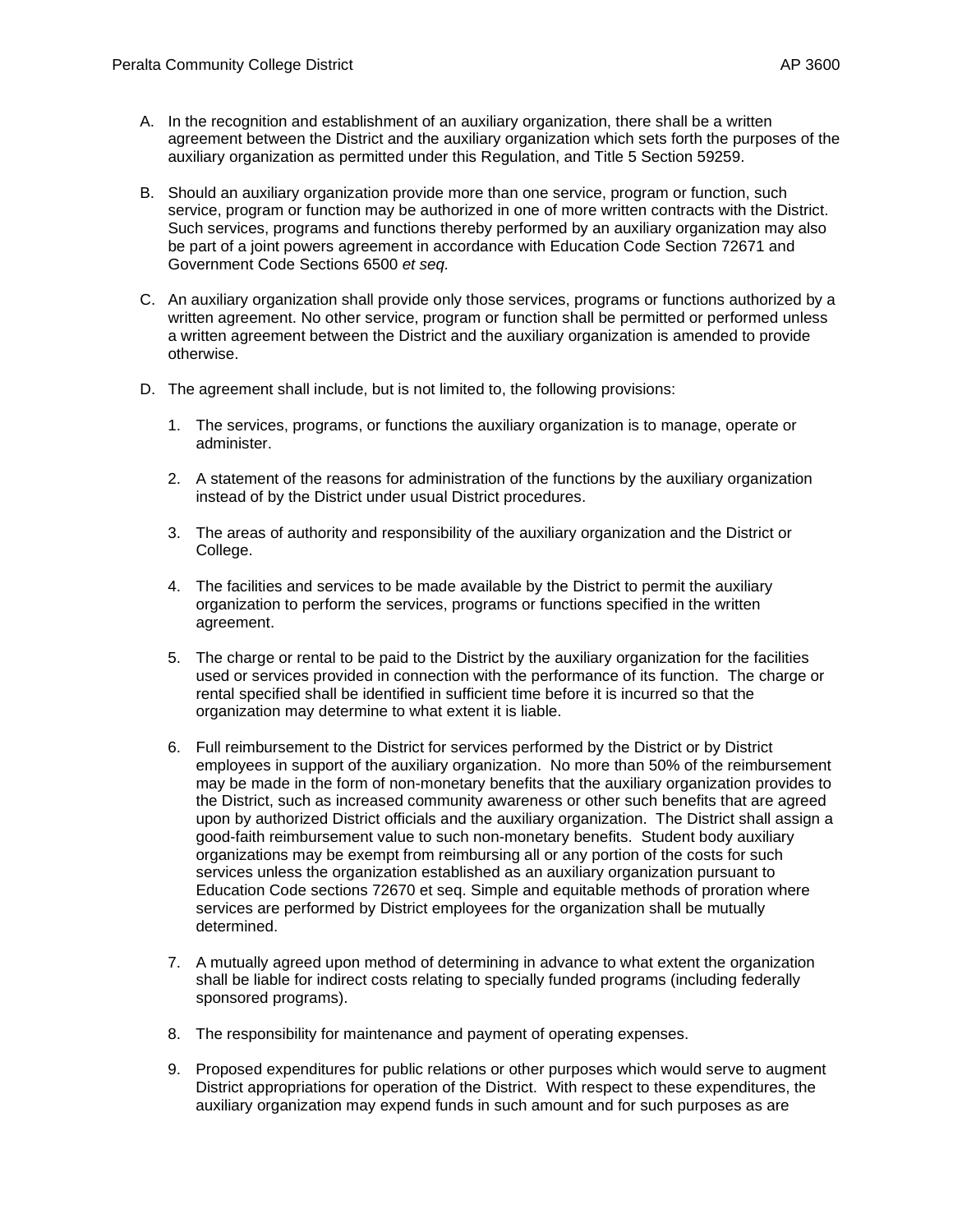approved by the board of directors of the auxiliary organization. The board of directors shall file with the Chancellor a statement of such policy on accumulation and use of public relations funds. The statement shall include the policy and procedure on solicitation of funds, source of funds, amounts, and purpose for which the funds will be used, allowable expenditures, and procedures of control.

- 10. The disposition to be made of net earnings derived from the operation of the auxiliary organization, including earnings derived from facilities owned or leased by the auxiliary organization, and provisions for reserves.
- 11. The disposition to be made of net assets and liabilities on dissolution of the auxiliary organization or cessation of the operations under the agreement.
- 12. The covenant of the auxiliary organization to maintain its organization and to operate in accordance with Sections 72670 through 72682 of the Education Code and with the regulations contained in Title 5, Sections 59250 *et seq*., as well as board policy and these procedures.
- 13. The understanding that the auxiliary organization shall obtain the services and counsel of an attorney admitted to practice in the State of California whenever the need arises.
- 14. The understanding that the auxiliary organization shall not enter into any contract or other business arrangement involving real property either by lease involving payments of more than \$25,000 per annum and duration terms of more than one year, or by purchase without prior notification and consultation with the CEO*.*

## **IX. Personnel**

- A. Each auxiliary organization shall develop general regulations to govern its operations, including policies and regulations concerning the salaries, working conditions and benefits of its employees.
- B. The aforesaid regulations shall not conflict with the implementing policies adopted by the Board of Trustees or with these procedures.
- C. Except as otherwise provided in any board rules, the board of directors of each auxiliary organization shall, pursuant to Education Code Section 72672, provide salaries, working conditions and benefits for its full-time employees that are comparable to those provided District employees performing substantially similar services. For those full-time employees who perform services that are not substantially similar to the services performed by District employees, the salaries established shall be at least equal to the salaries prevailing in other educational institutions in the area or commercial operations of like nature.
- D. Regular District employees may be employed by the auxiliary organization. District employees must resign or request a personal leave of absence from the District in order to accept employment with the auxiliary organization. District officers and employees who are required by the district's Conflict of Interest Disclosure Regulation (AR 2711) to file disclosure of financial information are responsible to determine whether or not they are eligible to accept employment with the auxiliary organization immediately upon resignation from the district.
- E. Academic Administrators or other Management Employees may be granted a personal leave of absence for two semesters, which may be extended to a maximum of ten consecutive semesters.
- F. Classified management employees may be granted a personal leave of absence for up to one year. This leave may not be extended beyond one year without the employee first having returned to active duty.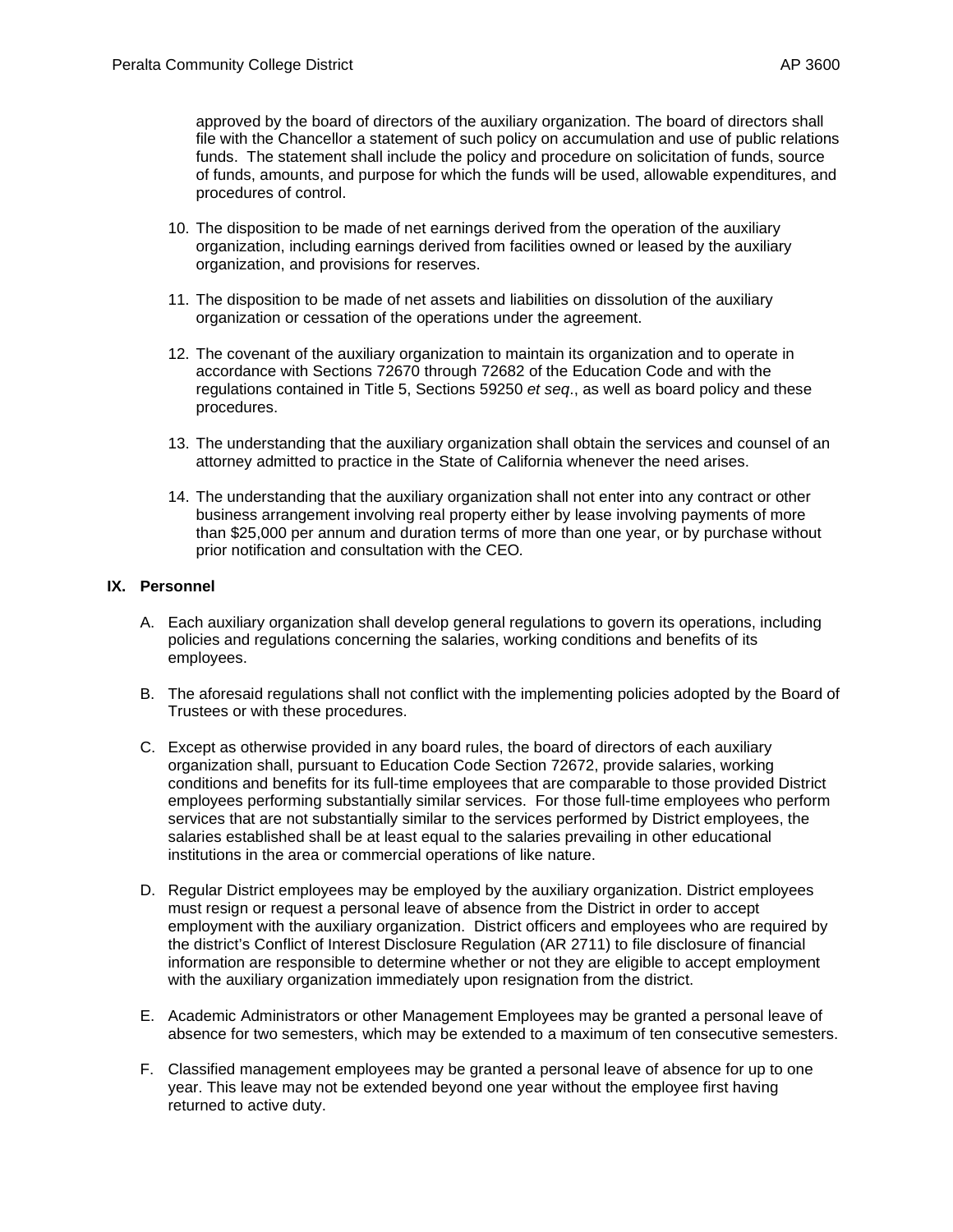- G. Academic (faculty) employees may be granted personal leave of absence for two semesters. The leave may be extended for not more than six consecutive semesters.
- H. Classified employees may be granted a personal leave of absence for up to one year. This leave may not be extended beyond one year without the employee first having returned to active duty.
- I. The board of directors of each auxiliary organization may provide retirement benefits different from those provided comparable District employees and may withhold retirement benefits or permanent status benefits or both from temporary employees and executive employees. For the purposes of this Procedure, a temporary employee is:
	- 1. An employee employed for a specific research project, workshop, institute or other special project funded by any grant, contract or gift; or
	- 2. An employee whose contract of employment is for a fixed term not exceeding three years.
	- 3. For the purposes of this procedure, an executive employee is any management employee with responsibility for the development and execution of the auxiliary organization's policies and includes, but is not limited to, general managers, business managers, directors and the like, as determined by the board of directors of each auxiliary organization.
- J. Should retirement benefits be provided, they may but need not be provided by the Public Employees' Retirement System. Any newly created auxiliary organization is exempted from the requirement of providing retirement benefits for a period not to exceed three years from the date on which the Board of Trustees recognizes the establishment of such auxiliary organization.
- K. An auxiliary organization may contract with the District for the services of a District employee and reimburse the District for that portion of the employee's full-time assignment (and corresponding benefits) that is spent in providing said services.

# **X. Accounting and Reporting for Auxiliary Organizations**

- A. The fiscal year of the auxiliary organization shall coincide with that of the District.
- B. Each auxiliary organization shall develop an accounting system that is in accordance with generally accepted accounting principles.
- C. The auxiliary organization shall implement financial practices that will assure its fiscal viability. Such standards shall include professional management, adequate working capital, adequate reserve funds for current operations, capital replacements, contingencies and adequate provisions for new business requirements.
- D. Each auxiliary organization serving the District shall submit its programs and budgets for review at a time and in a manner specified by the Chancellor*.*
- E. Funds derived from indirect cost payments shall only be appropriated with the specific approval of the Chancellor. All uses of such funds shall be regularly reported to the district governing board.
- F. Should the Chancellor determine that any program or appropriation planned by an auxiliary organization is not consistent with District policy, the program or appropriation shall not be implemented. Further, should a program or appropriation which has received approval, upon review, be determined by the Chancellor to be operating outside the acceptable policy of the Board of Governors or the District, then that program or appropriation shall be discontinued by direction of the Chancellor until further review is accomplished and an appropriate adjustment is made.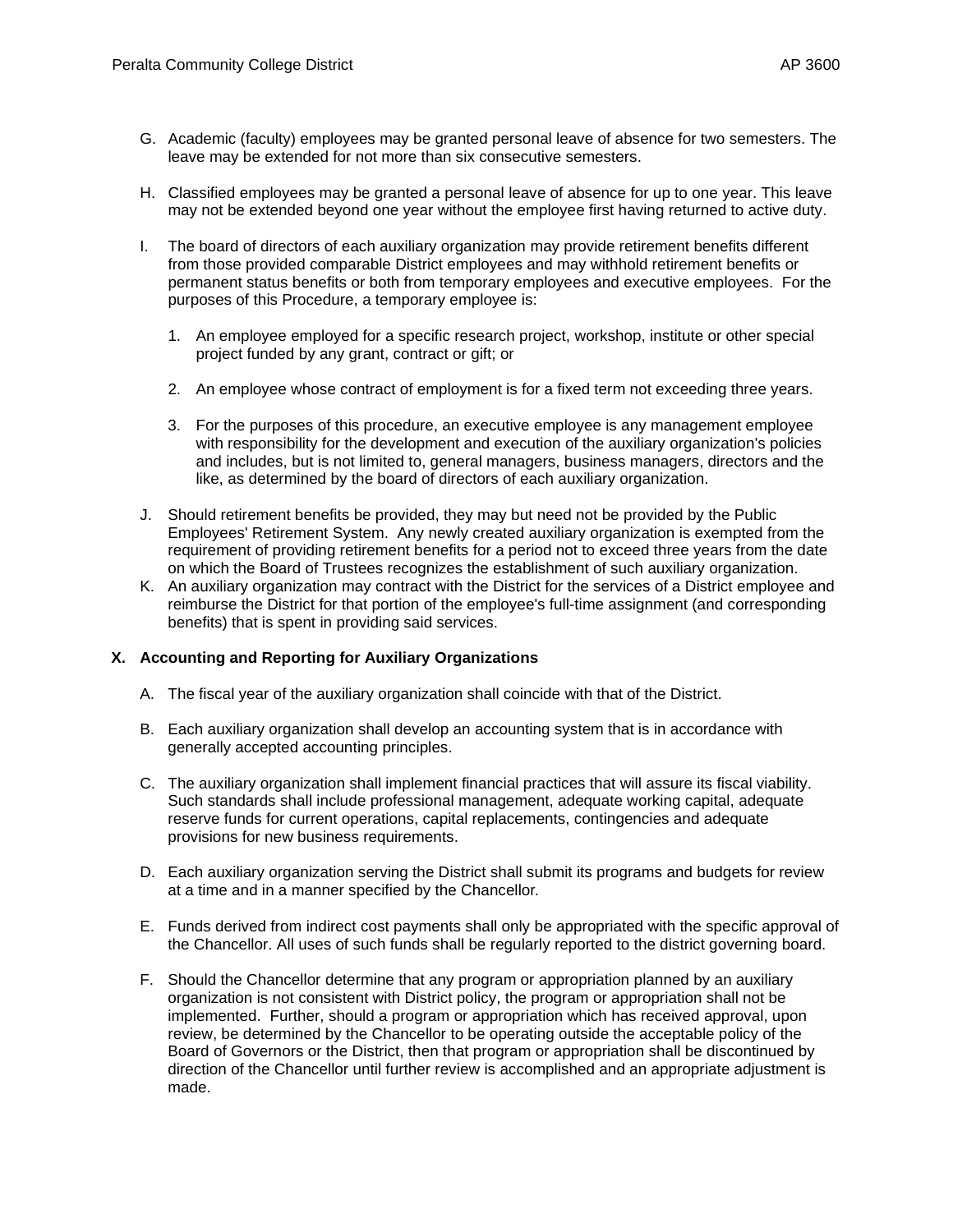- G. The board of directors of an auxiliary organization shall approve all expenditures.
- H. If the auxiliary organization receives or accrues in any fiscal year gross revenue of two million dollars (\$2,000,000) or more, it shall also include in its bylaws an audit committee appointed by the board of directors. The audit committee may include persons who are not members of the board of directors, but the member or members of the audit committee shall not include any members of the staff, including the president or chief executive officer and the treasurer or chief financial officer. If the auxiliary committee has a finance committee, it must be separate from the audit committee.
- I. Members of the audit committee shall not receive any compensation from the auxiliary in excess of the compensation, if any, received by members of the board of directors for service on the board and shall not have a material financial interest in any entity doing business with the auxiliary. Subject to the supervision of the board of directors, the audit committee shall be responsible for recommending to the board of directors the retention and termination of the independent auditor and may negotiate the independent auditor's compensation, on behalf of the board of directors.
- J. The auxiliary organization must also make its annual audited financial statements available to the public in the same manner prescribed by IRS for Form 990 and no later than nine months after the close of the fiscal year to which the statements relate.
- K. The board of directors, or an authorized committee of the board, shall review and approve the compensation, including benefits, of the President or Chief Executive Officer and the Treasurer or Chief Financial Officer to assure that it is just and reasonable. This review and approval shall occur initially upon the hiring of the officer, whenever the term of employment, if any, of the officer is renewed or extended, and whenever the officer's compensation is modified. Separate review and approval shall not be required if a modification of compensation extends to substantially all employees.

## **XI. Records and Annual Report of Auxiliary Organizations**

- A. Personnel and payroll records shall be maintained as permanent records by each auxiliary organization.
- B. Adequate records of all other transactions of an auxiliary organization shall be maintained for a minimum of five years. Transactions of the organization include, but are not limited to, purchases, disbursements, and investments.
- C. An annual report shall be submitted to the Board of directors of the auxiliary organization and to the Chancellor by September 15. The report shall include, but is not limited to:
	- 1. All financial statements required to be filed with the state Chancellor's Office.
	- 2. A comparison of budgeted and actual expenditures.
	- 3. A description of major accomplishments of the organization.
	- 4. A description of improvements proposed for operation of the organization.

### **XII. Annual Audit**

A. Each auxiliary organization shall have an annual fiscal audit of any and all funds. The audit shall be performed by a certified public accountant in accordance with procedures prescribed by the Chancellor.Copies of the annual audit report shall be submitted to the Board of Trustees and to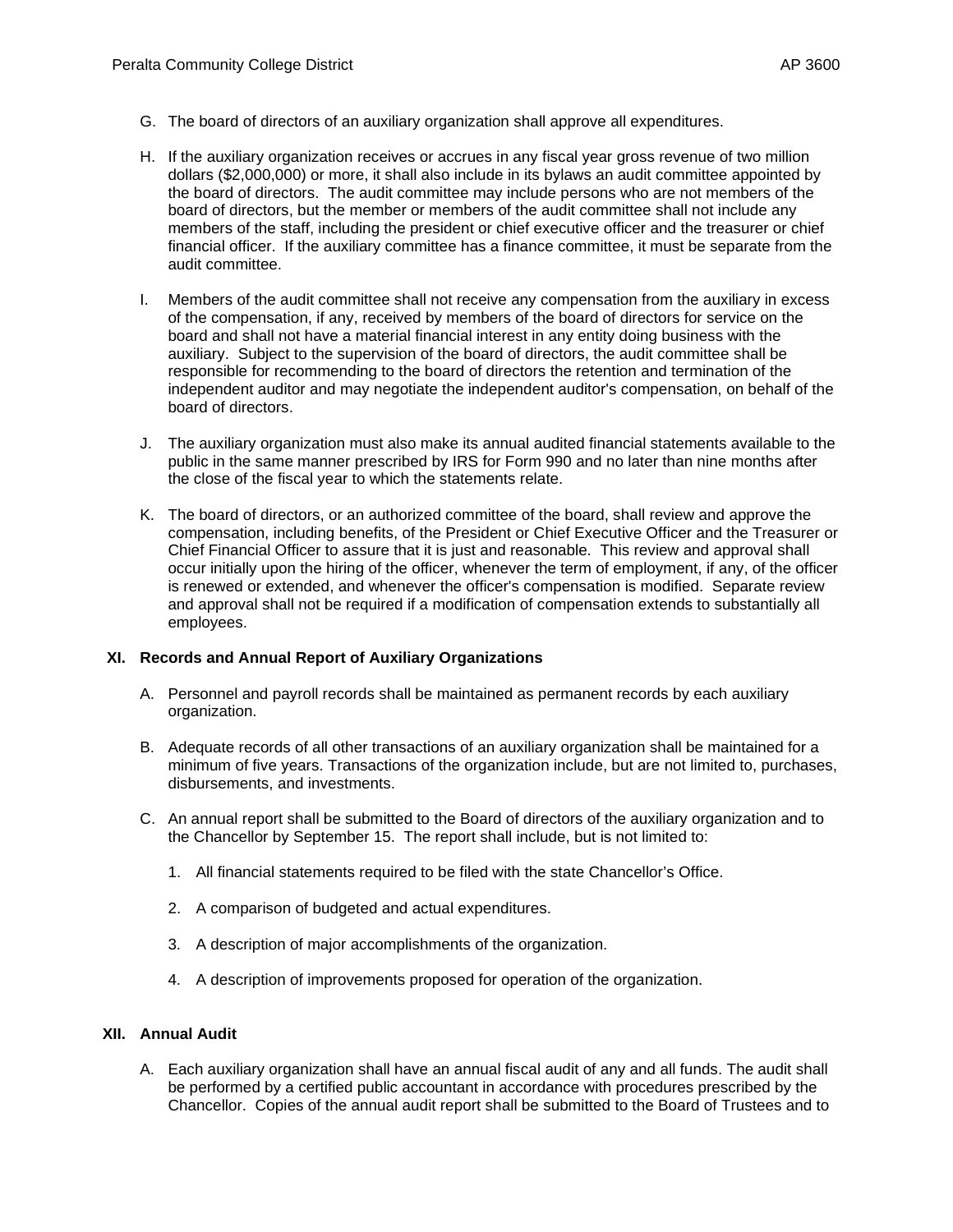the state Chancellor's Office within 30 days after it is received by the auxiliary organization. Thereafter, it shall be a public record, except as otherwise provided by law. Such audits may be conducted as part of a fiscal audit of the District itself.

- B. Auxiliary organizations shall annually publish an audited statement of their financial condition, which shall be disseminated as widely as feasible and be available to any person on request. A reasonable fee may be charged to cover the costs of providing a copy. An auxiliary organization shall comply with this requirement by:
	- 1. Publishing the audited financial statement in a campus newspaper;
	- 2. Publishing a notice in a campus newspaper indicating the on-campus location where copies of the financial statement may be obtained or reviewed;
	- 3. Publishing or noticing the audited statement in a campus bulletin or other appropriate medium if a campus newspaper is unavailable.
- C. The audited financial statements shall also be available for inspection by the Attorney General and shall be made available to members of the public in the same manner prescribed by IRS for Form 990 and no later than nine months after the close of the fiscal year to which the statements relate.

## **XIII. Insurance**

- A. An auxiliary organization shall secure and maintain insurance adequate to protect its operations from catastrophic losses and as required by law, including but not limited to, the following:
	- 1. Comprehensive general liability;
	- 2. Property and extended coverage, when applicable; All risks, money and securities; fidelity and performance bonds covering its chief fiscal officer; automotive liability when applicable;
	- 3. Workers' compensation.
- B. In any insurance policy secured by the auxiliary organization, the District shall be named as additional insured.
- C. A copy of each policy or endorsement or insurance certificates setting forth the coverage and limits shall be provided to the District within 30 days from the receipt of the document.
- D. In obtaining the insurance coverage, the auxiliary organization may secure the insurance directly through its own broker or through the District.

### **XIV. Auxiliary Organizations: Use of Facilities**

Facilities may be made available by the District to an auxiliary organization to perform the functions specified in these regulations or in an agreement, under the following circumstances:

- A. The auxiliary organization may occupy, operate and use such District facilities as are mutually identified as appropriate for the functions or activities that have been undertaken by the auxiliary organization.
- B. The auxiliary organization shall pay to the District a charge or rental for the District facilities used by it in connection with the performance of its function or functions.
- C. The charge or rental to be paid by the auxiliary organization shall not require involved methods of computation, and shall be identified by the District and the auxiliary organization in sufficient time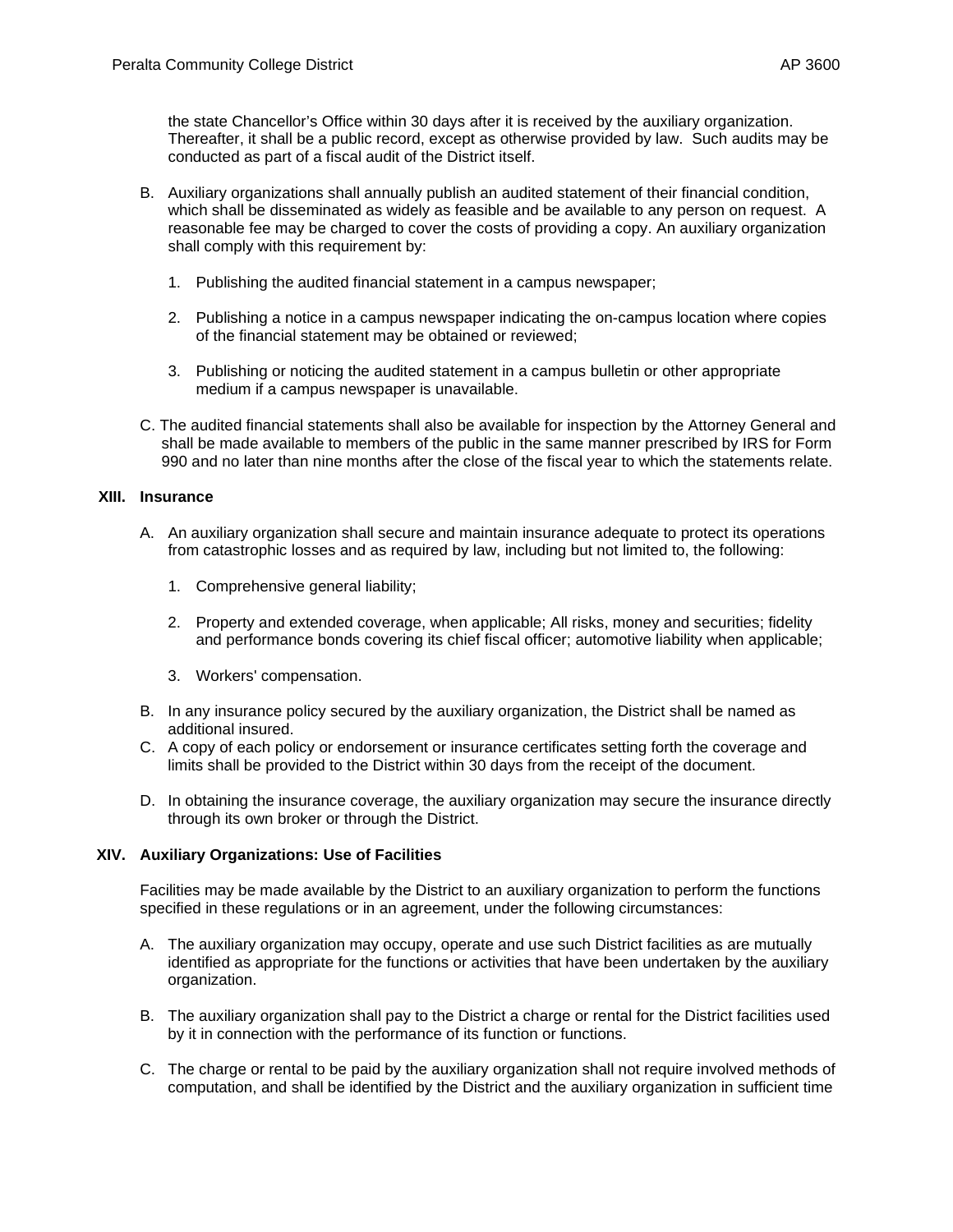before it is incurred so that the auxiliary organization may determine to what extent it shall be liable.

- D. The charge or rental to be incurred by an auxiliary organization for use of District facilities shall be incorporated into the agreement between the parties.
- E. An auxiliary organization shall provide full reimbursement to the District for any services performed by District employees under the direction of the auxiliary organization. Methods of proration where services are performed by District employees for the auxiliary organization shall be simple and equitable.

# **XV. List of Auxiliary Organizations in Good Standing**

- A. Each year, the Chancellor shall provide to the Board of Trustees a list of all auxiliary organizations in good standing. All auxiliary organizations which, after periodic review in the manner specified hereinafter in these regulations, are found to be in compliance with applicable laws, policies and regulations shall be included in the list.
- B. When the Chancellor has reason to believe that a particular organization should be removed from the list of auxiliary organizations in good standing, a conference shall be held to determine whether such grounds for removal do in fact exist. The Chancellor shall be present at the conference, along with other appropriate District representatives, as determined by the Chancellor. The District shall give the auxiliary organization Board of Directors reasonable notice that such conference will be held, and representatives of the Board shall be entitled to be present at the conference, and to be heard. The board of directors of such organization shall be entitled to participate in this conference, and shall have a minimum of one month notice to prepare response to the issues which have been raised.
- C. Based upon such conference, the Chancellor shall recommend to the district's Board of Trustees whether the particular organization shall be removed from the list of auxiliary organizations in good standing. The District's Board of Trustees may, in its sole discretion, remove such an auxiliary organization from the list, and may make such other provisions consistent with law as may be appropriate with respect to an auxiliary organization not included on the list.
- D. An organization so removed shall not be permitted to do any of the following:
	- 1. Use the name of the District;
	- 2. Have as a director any official in the District acting in his/her official capacity;
	- 3. Operate a commercial service for the benefit of the District or any of its Colleges;
	- 4. Receive gifts, property or funds to be used for the benefit of the District or any of its Colleges.
- E. If the auxiliary organization is dissolved or ceases operations upon removal from the list of organizations in good standing, its net assets and liabilities shall be distributed according to the terms of the written agreement between the organization and the District.

### **XVI. Limitation on Transfer of Funds to Auxiliary Organizations**

No funds or resources, other than funds or resources derived from gifts or bequests, shall be transferred by the District to any of its auxiliary organizations for the purpose of either avoiding laws or regulations which constrain community college districts or providing the District with an unfair advantage with respect to the application of any state funding mechanism. Such state funding